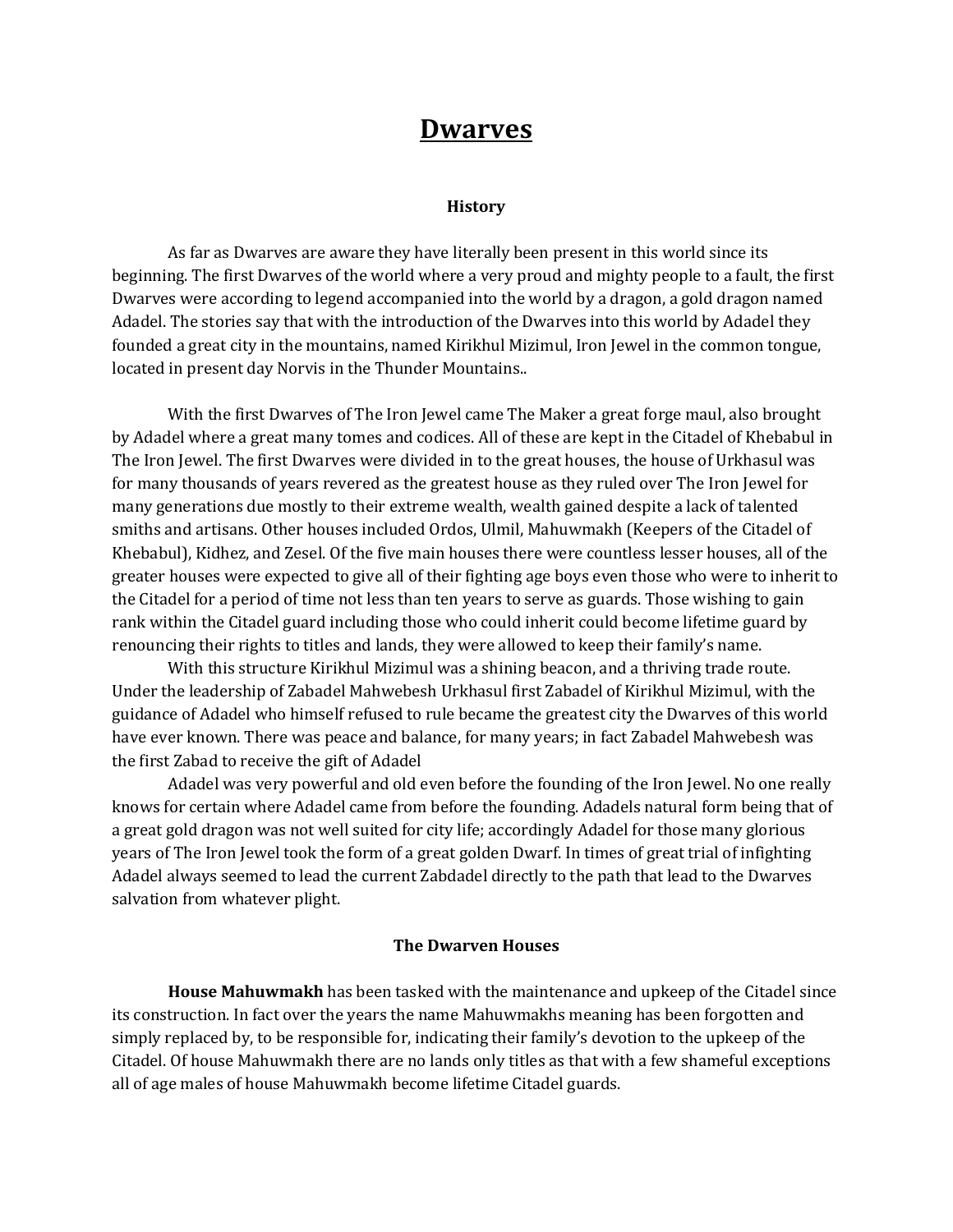**House Urkhasul** has thru the founding of The Iron Jewel and even into current times somehow managed to remain one of the richest Dwarven houses. At The Iron Jewels height a majority of its wealth was attributed to House Urkhasuls vast trading network with other civilizations.

**House Ordos** was the body of the Dwarven military for thousands of years and for the most part still are to this day, Ordos had great political strength for many generations despite having few lands of their own, this has been contributed to their direct control of several legions of standing heavy infantry capable of overtaking almost any standing city of the time with the exception of perhaps the citadel itself.

**House Kidhez**, and **Zesel** have been the most land rich houses sense the founding of The Iron Jewel both houses are almost in constant conflict over lands and who has right to them or who should have powers over any newly acquired lands, being that they have the most lands of all of the houses both house Kidhez and Zesel are known for their mines and ore as well as precious metal and gemstone exports, however for some reason both houses have lacked the ability to develop necessary contacts to trade effectively outside of Dwarven society, leaving them to deal with House Urkhasul who took their fair cut of all proceeds gained thru the trade of their resources.

**House Ulmil** is still to this day remembered by Dwarven society as the greatest smiths and craftsmen to have ever lived. This isn't to say that there haven't been notable smiths or craftsmen of the other houses, in fact there are many; it is just that if you where an Ulmil you most likely mastered smithing by the time you have come of age or at least shortly their after.

### **Gifts of the Gold**

The gift of Adadel that was first given to Zabadel Mahwebesh, has always been seen as the greatest honor amongst Dwarves, the gift was rarely given in a single generation of dwarves, and sometimes not at all. Adadel would take a piece of himself and gift it to the Dwarf he found most deserving, it seemed as though the recipient had almost always aided his people in some great way, normally at great personal sacrifice. With the gift, actually came two gifts. The first would be that the recipient would be brought into Adadels family through some magical means; the recipient would become part gold dragon, normally taking on dragon like features which would generally include features that lent themselves to the recipients' current station or abilities. The second gift would be quite literally a piece of Adadel again typically suited towards that individual's talents or station alto not altogether practical. Zabadel Mahwebesh Urkhasul the first to receive the gift seemed to gain the ability to lead, and mediate even between those who would just prior to his involvement would have rather killed one another then speak. Also the gift given to Zabadel Mahwebesh was a great banner topped with a spear head made of a spike from Adadels tail. It was said to be near indestructible, had had upon its very appearance to reinvigorate and inspire even the weariest of Dwarven fighters. After Zabadel Mahwebesh's passing the banner became an heirloom of House Urkhasul. To be handed down from Zabad to Zabad of that house. It seems as though through the ages each house has had at least one member that has received the gift.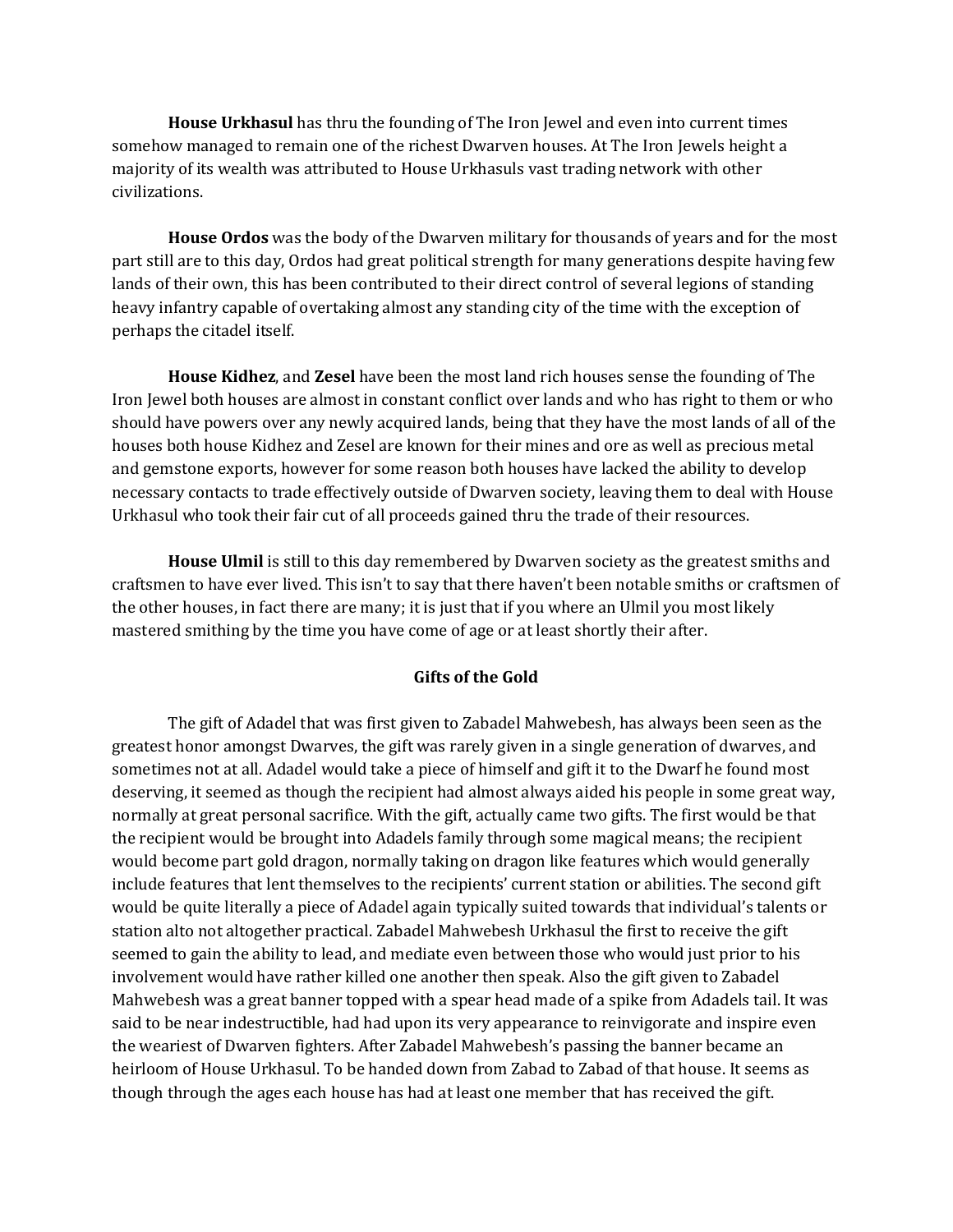Zabad Ablakhruk Ordos, during the second Hill Giant uprising found himself outside the walls of The Iron Jewel with only his dagger against the Giant "lord" if you will, Zabad Ablakhruk was able to best the Giant Champion with this dagger. Without their leader the remaining giants scattered back into the mountains, and the city was saved from what could have easily been a long and hard fought siege. Ablakhruk was never given credit for saving the city as that all of the other dwarves believed that city walls impenetrable. Adadel recognized Ablakhruks efforts and accomplishments for what they were, and granted him the gift, as Ablakhruk was already an accomplished leader he was granted the hardened golden skin of Adadel as well as sharp claws, and abnormal strength. For the second part of the gift Adadel gave a single claw to Ablakhruk, Ablakhruk was honored by the gift even given its slight stature. The claw was no bigger than a dagger to most dwarfs, and most dwarfs saw this gift as a joke on Ablakhruk, however Ablakhruk recognized the gift for its quality's as it was incredibly hand and had a keen edge that never seemed to dull. It is said that when receiving the gift Ablakhruk was told by Adadel himself that if and Ordos could do so much with just a dagger he feared to give one anything more powerful.

The gift was granted several more times through the ages for various deeds and to various houses. Here follows a few of those accounts.

Zabad Murkhel Mahuwmakh the fifth of his name took into the Citadel several hundred of the cities inhabitants during a time of great sickness where several hundred dwarves fell ill and died within only a few weeks. Adadels gift to Murkhel was clarity of mind through all adversity, and second was a large hardened scale from Adadels back which allowed Murkhel the ability to remove the sickness from Dwarves with only the touch of it. After the great sickness had been cured by Zabad Murkhel Mahuwmakh the fifth of his name, the city reentered a rebuilding phase. This was greatly aided by the great generosity and effort of Zabad Dohyaral Ulmil who nearly put his house in the poor house to rebuild The Iron Jewel to its former glory for Dohyaral was of an age that he could remember the city prior to the giant wars, and the great sickness. After great strife between Dohyaral and some younger members of House Ulmil, who had grown spoiled and prideful saw Dohyarals actions more as an attempt to deny them any inheritance, and less as an attempt to save their city. Adadel again recognized what was possibly one of the last documented great acts of a dwarf for some time to come. Adadels gift, this one last time had several notable differences about it, this gift of insight into the structure of how things are made was given to Dohyarals, as well as the ability to breath a dragons fire albeit on a much smaller scale this ability allowed Dohyaral the ability to heat and work the hardest and most exotic of metals, Adadels second gift was for the first time not a part of him directly but rather something he had crafted. He made for Dohyaral an anvil made entirely of Mithril. It was said that this Anvil allowed for Smiths to imbue almost completely random magical effects upon any item forged on it. The second odd quality of this gift was that Dohyarals ability to see and almost instantly understand the structure and composition of objects seemed to pass down to his children, although that was so long ago that none know if his descendants still have this power.

It was shortly after the giving of this gift that Adadel had seen the flaw in protecting the dwarves for all these generations in the manner in which he did, most all dwarves had become proud and vain, and spoiled by their relative safety and success. It was within three years of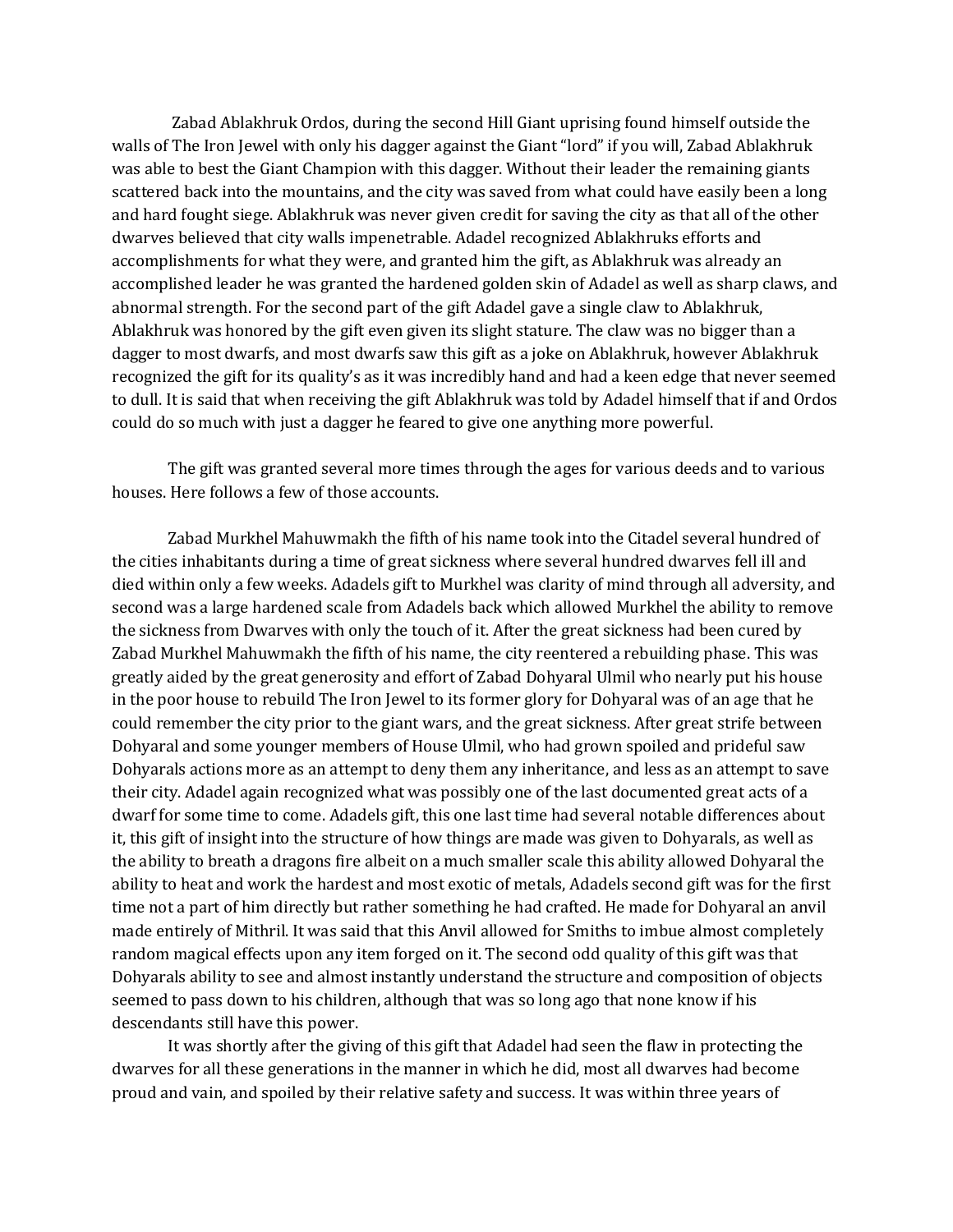Adadels last gift that he left with no warning or advice. It is believed now that Adadel could no longer sit by and watch what had become of the dwarfs. The dwarfs of the time felt his vanishing as a great betrayal. With the exception of the Citadel guard and those legions comprised almost completely of House Ordos, all dwarves seemed to abandon all but the most self serving of customs and practices. This became the way of The Iron Jewel for several years, before the fall which began with the disappearance of The Maker from the Citadel of Khebabul, The greater houses with the exception of House Mahuwmakh who were too busy attempting to figure out how the breach had occurred, And House Ordos who were charged with keeping the city safe; began to fight amongst themselves. House Mahuwmakh was of no assistance as they had to defend that citadel from the other houses many of which thought that the Mahuwmakhs had taken The Maker for themselves and were just hiding it deeper within the citadel. House Ordos was attempting to not only protect the city from within but also from the dangers outside the city. Many houses turned on each other and broke down to open conflict and murder in the streets. So ended the great reign of Kirikhul Mizimul, Many houses simply fled the city altogether while others remained to fight out for control of the city, the citadel held out for weeks before being breached and that was only after enough ruble was piled at the base of The Citadel that it reached almost the tops of the walls the citadel was then almost burned completely to the ground. Many of the Tombs and Codices within were either destroyed or lost, as well as all of the artifacts contained within. After almost two years of fighting all hostilities ceased suddenly between the houses to this day it is not known why this sudden halt occurred, but those still believing that Adadel was helping the dwarven people believe that he may have intervened although if he had this is the last event that anyone believes he had anything to do with. The citadel was partially rebuilt to protect what knowledge remained that had not been destroyed by the civil war.

So began the second founding where the city was rebuilt, lacking much of its previous luster and glory. Many hundreds of dwarves had been killed in the war and several thousand more had fled to distant lands, some never to be seen or heard of again. Its believed that many either were killed during their flight or simply integrated into whatever lands and society's they finally settled into. It is even said that some dwarfs found themselves in a land inhabited by Fey creatures and began cross breeding with them, the resulting children have been described a fairly dangerous "genius" race known as "gnomes".

It is important to note that the second founding was still eons ago, and that there are a few of the old customs practiced in Kirikhul Mizimul today however the great houses still send their of age boys to the citadel as guards although this practice was abandoned for several years before it became customary to do it again. The only know gift of Adadel still in existence is the Shield of Murkhel it is kept in the Citadel to this day. There are no stories of the destruction of the other gifts, just of there being lost.

#### **Heart of Gold**

While once believed to be a lost relic of the Dwarven Nations the stories of its magnificence would inspire hundreds of generations of Dwarves to strike the hot iron in the hopes of one day